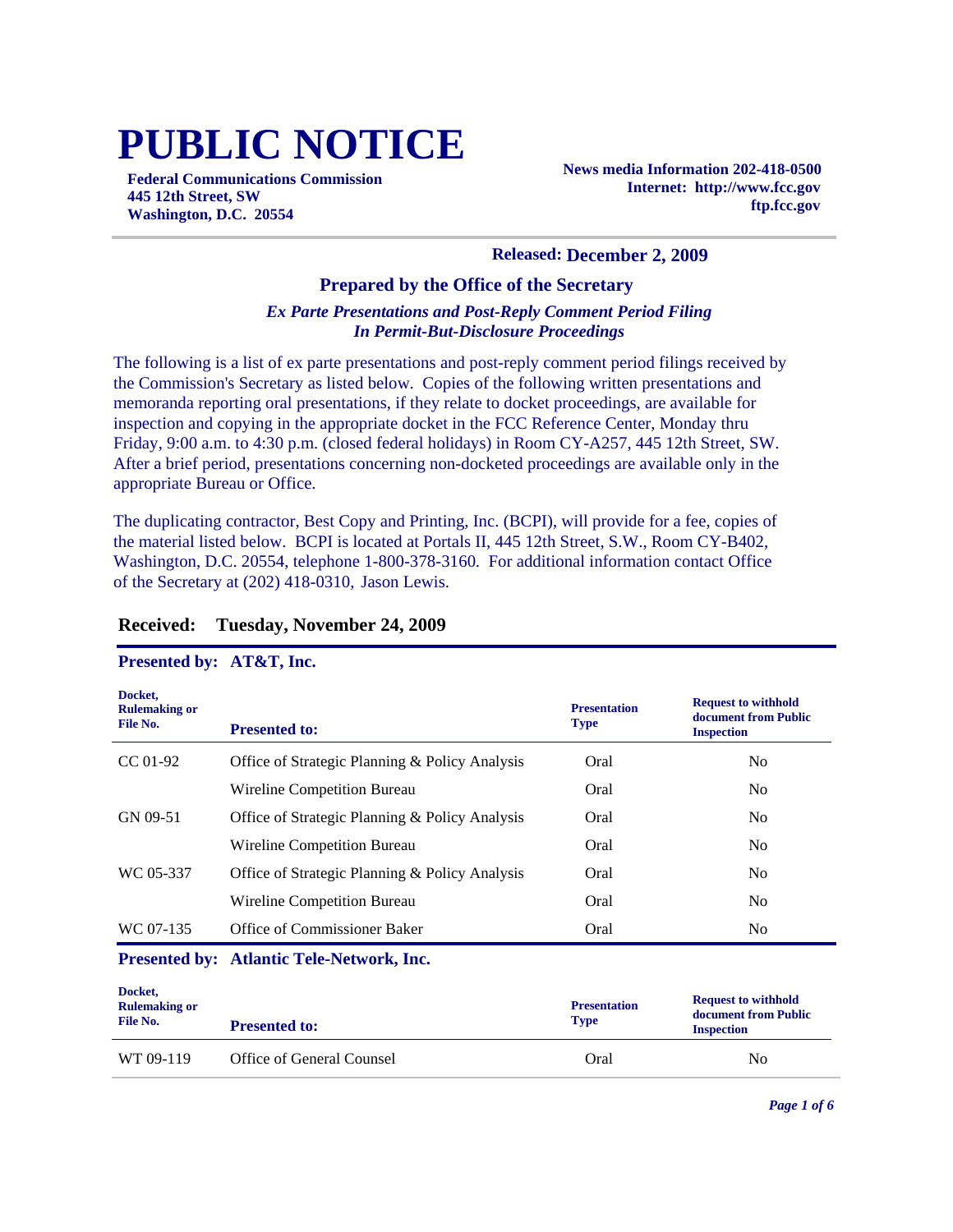| WT 09-119<br>Wireless Telecommunications Bureau | Oral |  |
|-------------------------------------------------|------|--|
|-------------------------------------------------|------|--|

| Docket,<br><b>Rulemaking or</b><br>File No. | <b>Presented to:</b>                                 | <b>Presentation</b><br><b>Type</b> | <b>Request to withhold</b><br>document from Public<br><b>Inspection</b> |
|---------------------------------------------|------------------------------------------------------|------------------------------------|-------------------------------------------------------------------------|
| CC 01-92                                    | Office of Commissioner Copps                         | Oral                               | N <sub>0</sub>                                                          |
|                                             | Office of Commissioner McDowell                      | Oral                               | N <sub>0</sub>                                                          |
|                                             | Office of Commissioner Baker                         | Oral                               | N <sub>0</sub>                                                          |
| WC 05-337                                   | Office of Commissioner Copps                         | Oral                               | N <sub>0</sub>                                                          |
|                                             | Office of Commissioner McDowell                      | Oral                               | N <sub>0</sub>                                                          |
|                                             | Office of Commissioner Baker                         | Oral                               | N <sub>o</sub>                                                          |
|                                             | Presented by: City of Dearborn, Michigan, et al.     |                                    |                                                                         |
| Docket,<br><b>Rulemaking or</b><br>File No. | <b>Presented to:</b>                                 | <b>Presentation</b><br><b>Type</b> | <b>Request to withhold</b><br>document from Public<br><b>Inspection</b> |
| MB 09-13                                    | Media Bureau                                         | Oral                               | N <sub>0</sub>                                                          |
|                                             | Office of General Counsel                            | Oral                               | N <sub>0</sub>                                                          |
|                                             | <b>Presented by: Clarity Media Systems, LLC</b>      |                                    |                                                                         |
| Docket,<br><b>Rulemaking or</b><br>File No. | <b>Presented to:</b>                                 | <b>Presentation</b><br><b>Type</b> | <b>Request to withhold</b><br>document from Public<br><b>Inspection</b> |
| DA 07-1946                                  | Office of the Secretary                              | Written                            | N <sub>o</sub>                                                          |
|                                             | Presented by: CSDVRS, LLC                            |                                    |                                                                         |
| Docket,<br><b>Rulemaking or</b><br>File No. | <b>Presented to:</b>                                 | <b>Presentation</b><br><b>Type</b> | <b>Request to withhold</b><br>document from Public<br><b>Inspection</b> |
| CG 03-123                                   | <b>Consumer and Governermental Affairs Bureau</b>    | Oral                               | N <sub>o</sub>                                                          |
|                                             | <b>Enforcement Bureau</b>                            | Oral                               | N <sub>0</sub>                                                          |
|                                             | Public Safety and Homeland Security Bureau           | Oral                               | No                                                                      |
|                                             | Wireline Competition Bureau                          | Oral                               | N <sub>o</sub>                                                          |
|                                             | <b>Presented by: CTIA - The Wireless Association</b> |                                    |                                                                         |
| Docket,<br><b>Rulemaking or</b><br>File No. | <b>Presented to:</b>                                 | <b>Presentation</b><br><b>Type</b> | <b>Request to withhold</b><br>document from Public<br><b>Inspection</b> |
|                                             |                                                      |                                    |                                                                         |

# **Presented by: Cavalier Telephone, LLC, et al.**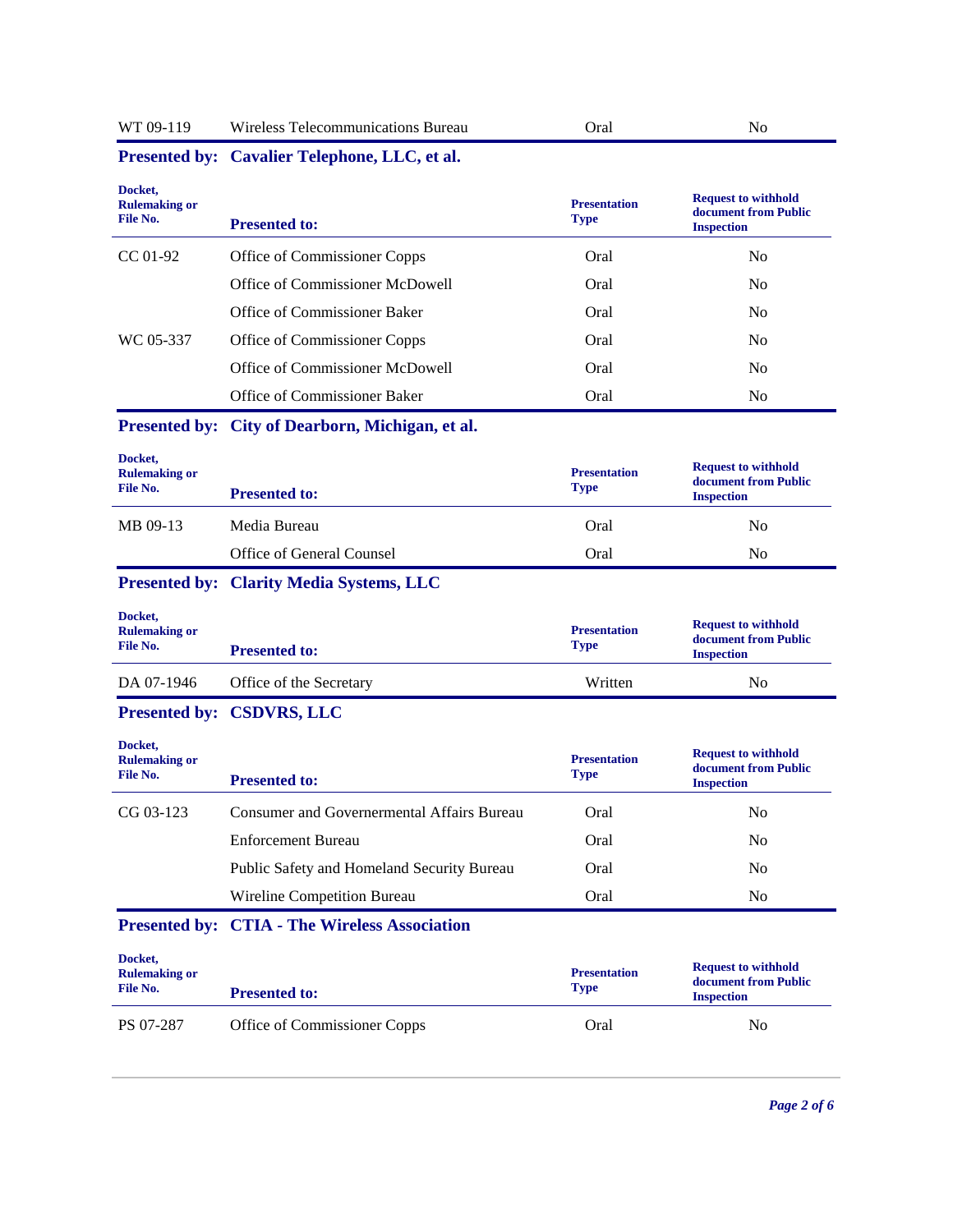| Docket,<br><b>Rulemaking or</b><br>File No. | <b>Presented to:</b>                           | <b>Presentation</b><br><b>Type</b> | <b>Request to withhold</b><br>document from Public<br><b>Inspection</b> |
|---------------------------------------------|------------------------------------------------|------------------------------------|-------------------------------------------------------------------------|
| GN 09-51                                    | Office of Strategic Planning & Policy Analysis | Oral                               | No                                                                      |
|                                             | Wireline Competition Bureau                    | Oral                               | No                                                                      |

## **Presented by: Department of Education**

## **Presented by: DIRECTV Enterprises, LLC**

| Docket,<br><b>Rulemaking or</b><br>File No. | <b>Presented to:</b>    | <b>Presentation</b><br><b>Type</b> | <b>Request to withhold</b><br>document from Public<br><b>Inspection</b> |
|---------------------------------------------|-------------------------|------------------------------------|-------------------------------------------------------------------------|
| MB 08-82                                    | Office of the Secretary | Written                            | No                                                                      |

## **Presented by: Free Press, et al.**

| Docket,<br><b>Rulemaking or</b><br>File No. | <b>Presented to:</b>                           | <b>Presentation</b><br><b>Type</b> | <b>Request to withhold</b><br>document from Public<br><b>Inspection</b> |
|---------------------------------------------|------------------------------------------------|------------------------------------|-------------------------------------------------------------------------|
| GN 09-191                                   | Office of Commissioner Clyburn                 | Oral                               | N <sub>0</sub>                                                          |
|                                             | Office of Strategic Planning & Policy Analysis | Oral                               | N <sub>0</sub>                                                          |
|                                             | Wireless Telecommunications Bureau             | Oral                               | N <sub>0</sub>                                                          |
|                                             | Wireline Competition Bureau                    | Oral                               | N <sub>0</sub>                                                          |
| WC 07-52                                    | Office of Commissioner Clyburn                 | Oral                               | N <sub>0</sub>                                                          |
|                                             | Office of Strategic Planning & Policy Analysis | Oral                               | N <sub>0</sub>                                                          |
|                                             | Wireless Telecommunications Bureau             | Oral                               | N <sub>o</sub>                                                          |
|                                             | Wireline Competition Bureau                    | Oral                               | N <sub>0</sub>                                                          |

## **Presented by: Media General, Inc.**

| Docket,<br><b>Rulemaking or</b><br>File No. | <b>Presented to:</b> | <b>Presentation</b><br><b>Type</b> | <b>Request to withhold</b><br>document from Public<br><b>Inspection</b> |
|---------------------------------------------|----------------------|------------------------------------|-------------------------------------------------------------------------|
| GN 09-137                                   | Media Bureau         | Oral                               | No                                                                      |
| GN 09-47                                    | Media Bureau         | Oral                               | N <sub>0</sub>                                                          |
| GN 09-51                                    | Media Bureau         | Oral                               | No                                                                      |

## **Presented by: Microsoft Corporation**

| Docket,<br><b>Rulemaking or</b><br>File No. | <b>Presented to:</b>                           | <b>Presentation</b><br><b>Type</b> | <b>Request to withhold</b><br>document from Public<br><b>Inspection</b> |
|---------------------------------------------|------------------------------------------------|------------------------------------|-------------------------------------------------------------------------|
| GN 09-137                                   | Office of Strategic Planning & Policy Analysis | Oral                               | No                                                                      |
| GN 09-47                                    | Office of Strategic Planning & Policy Analysis | Oral                               | No                                                                      |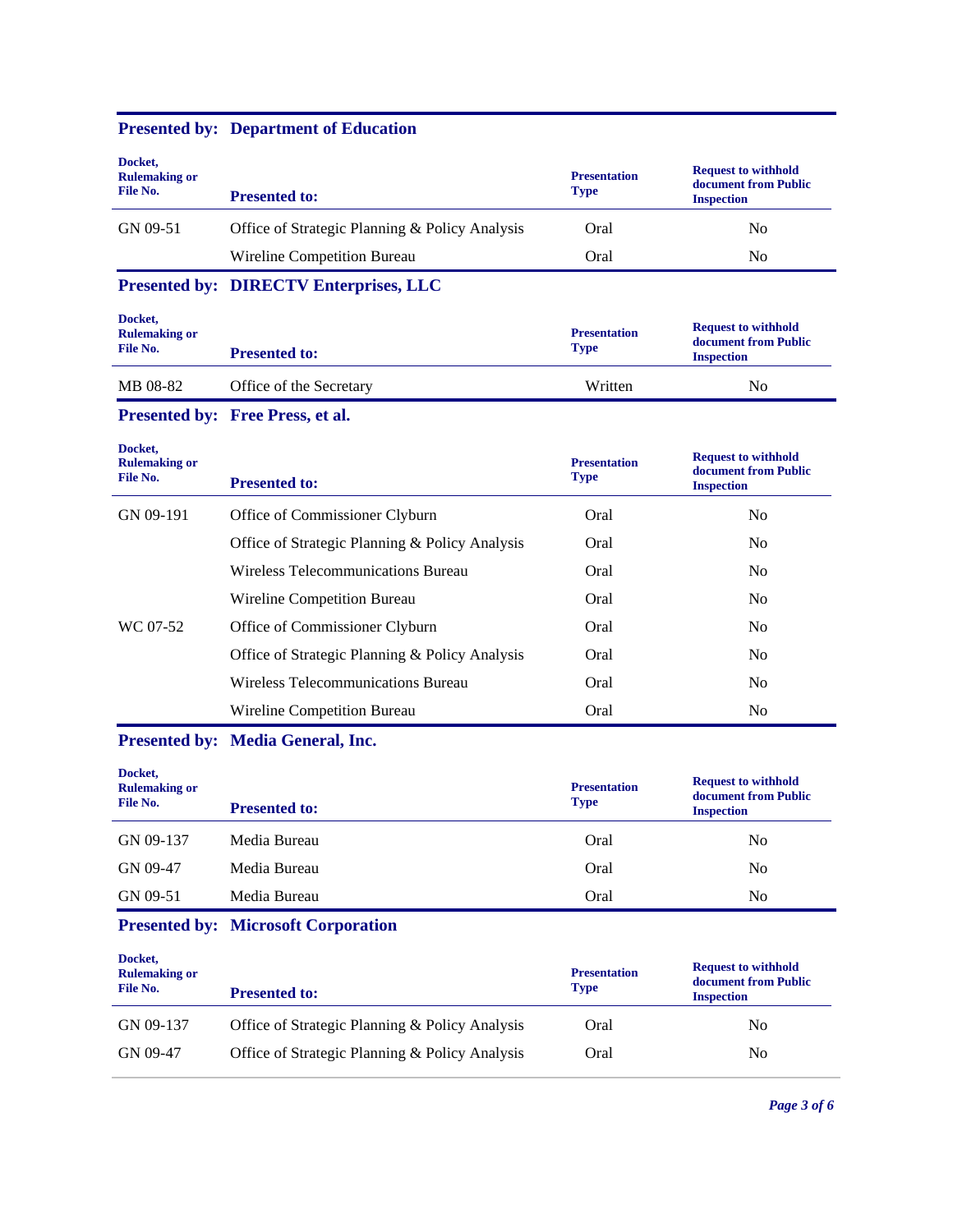| Docket,<br><b>Rulemaking or</b><br>File No.<br>GN 09-137<br>GN 09-47<br>GN 09-51 | Presented by: NBC Universal, Inc.<br><b>Presented to:</b><br>Office of Strategic Planning & Policy Analysis<br>Office of Strategic Planning & Policy Analysis | <b>Presentation</b><br><b>Type</b><br>Oral | <b>Request to withhold</b><br>document from Public<br><b>Inspection</b> |
|----------------------------------------------------------------------------------|---------------------------------------------------------------------------------------------------------------------------------------------------------------|--------------------------------------------|-------------------------------------------------------------------------|
|                                                                                  |                                                                                                                                                               |                                            |                                                                         |
|                                                                                  |                                                                                                                                                               |                                            |                                                                         |
|                                                                                  |                                                                                                                                                               |                                            | N <sub>0</sub>                                                          |
|                                                                                  |                                                                                                                                                               | Oral                                       | N <sub>0</sub>                                                          |
|                                                                                  | Office of Strategic Planning & Policy Analysis                                                                                                                | Oral                                       | N <sub>o</sub>                                                          |
|                                                                                  | <b>Presented by: New York League of Conservation Voters</b>                                                                                                   |                                            |                                                                         |
| Docket,<br><b>Rulemaking or</b><br>File No.                                      | <b>Presented to:</b>                                                                                                                                          | <b>Presentation</b><br><b>Type</b>         | <b>Request to withhold</b><br>document from Public<br><b>Inspection</b> |
| MB 09-168                                                                        | Chairman Genachowski                                                                                                                                          | Written                                    | N <sub>0</sub>                                                          |
|                                                                                  | Presented by: NextWave Wireless, Inc.                                                                                                                         |                                            |                                                                         |
| Docket,<br><b>Rulemaking or</b><br>File No.                                      | <b>Presented to:</b>                                                                                                                                          | <b>Presentation</b><br><b>Type</b>         | <b>Request to withhold</b><br>document from Public<br><b>Inspection</b> |
| GN 09-51                                                                         | Office of Strategic Planning & Policy Analysis                                                                                                                | Oral                                       | No                                                                      |
| GN 90-357                                                                        | Office of Strategic Planning & Policy Analysis                                                                                                                | Oral                                       | No                                                                      |
| IB 95-91                                                                         | Office of Strategic Planning & Policy Analysis                                                                                                                | Oral                                       | No                                                                      |
| WT 07-293                                                                        | Office of Strategic Planning & Policy Analysis                                                                                                                | Oral                                       | N <sub>o</sub>                                                          |
| <b>Presented by:</b>                                                             | <b>Oglala Sioux Tribe Utilities Commission</b>                                                                                                                |                                            |                                                                         |
| Docket,<br><b>Rulemaking or</b><br>File No.                                      | <b>Presented to:</b>                                                                                                                                          | <b>Presentation</b><br><b>Type</b>         | <b>Request to withhold</b><br>document from Public<br><b>Inspection</b> |
| WT 08-95                                                                         | Office of the Secretary                                                                                                                                       | Written                                    | N <sub>o</sub>                                                          |
|                                                                                  | <b>Presented by: Open Internet Coalition</b>                                                                                                                  |                                            |                                                                         |
| Docket,<br><b>Rulemaking or</b><br>File No.                                      | <b>Presented to:</b>                                                                                                                                          | <b>Presentation</b><br><b>Type</b>         | <b>Request to withhold</b><br>document from Public<br><b>Inspection</b> |
|                                                                                  |                                                                                                                                                               |                                            |                                                                         |
| GN 09-191                                                                        | Office of the Secretary                                                                                                                                       | Written                                    | N <sub>o</sub>                                                          |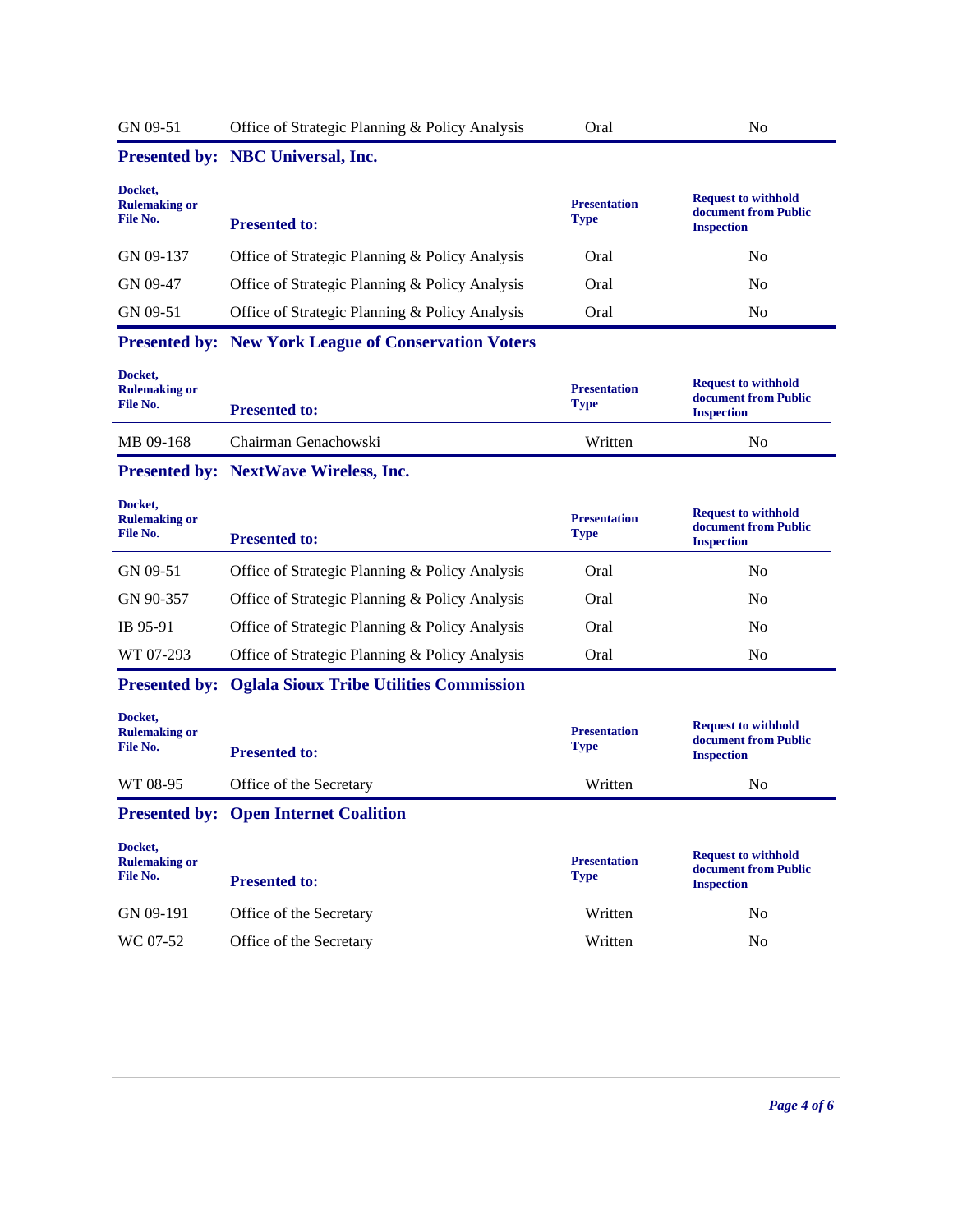## **Presented by: QUALCOMM, Inc.**

| Docket,<br><b>Rulemaking or</b><br>File No. | <b>Presented to:</b>                           | <b>Presentation</b><br><b>Type</b> | <b>Request to withhold</b><br>document from Public<br><b>Inspection</b> |
|---------------------------------------------|------------------------------------------------|------------------------------------|-------------------------------------------------------------------------|
| GN 09-137                                   | Office of Strategic Planning & Policy Analysis | Oral                               |                                                                         |
|                                             |                                                |                                    | No.                                                                     |
|                                             | Wireless Telecommunications Bureau             | Oral                               | No.                                                                     |
| GN 09-157                                   | Office of Strategic Planning & Policy Analysis | Oral                               | No.                                                                     |
|                                             | Wireless Telecommunications Bureau             | Oral                               | N <sub>0</sub>                                                          |
| GN 09-47                                    | Office of Strategic Planning & Policy Analysis | Oral                               | N <sub>0</sub>                                                          |
|                                             | Wireless Telecommunications Bureau             | Oral                               | N <sub>0</sub>                                                          |
| GN 09-51                                    | Office of Strategic Planning & Policy Analysis | Oral                               | N <sub>0</sub>                                                          |
|                                             | Wireless Telecommunications Bureau             | Oral                               | No.                                                                     |

#### **Presented by: Telecommunications for the Deaf and Hard of Hearing, Inc., et al.**

| Docket,<br><b>Rulemaking or</b><br>File No. | <b>Presented to:</b>                       | <b>Presentation</b><br><b>Type</b> | <b>Request to withhold</b><br>document from Public<br><b>Inspection</b> |
|---------------------------------------------|--------------------------------------------|------------------------------------|-------------------------------------------------------------------------|
| $CG 03-123$                                 | Office of Chairman Genachowski             | Oral                               | No                                                                      |
|                                             | Consumer and Governermental Affairs Bureau | Oral                               | No                                                                      |
| WC 05-196                                   | Office of Chairman Genachowski             | Oral                               | No                                                                      |
|                                             | Consumer and Governermental Affairs Bureau | Oral                               | No                                                                      |

## **Presented by: United States Cellular Corporation**

| Docket,<br><b>Rulemaking or</b><br>File No. | <b>Presented to:</b>                           | <b>Presentation</b><br><b>Type</b> | <b>Request to withhold</b><br>document from Public<br><b>Inspection</b> |
|---------------------------------------------|------------------------------------------------|------------------------------------|-------------------------------------------------------------------------|
| GN 09-51                                    | Office of Strategic Planning & Policy Analysis | Oral                               | N <sub>0</sub>                                                          |
|                                             | Wireless Telecommunications Bureau             | Oral                               | N <sub>0</sub>                                                          |
| WC 05-337                                   | Office of Strategic Planning & Policy Analysis | Oral                               | N <sub>0</sub>                                                          |
|                                             | Wireless Telecommunications Bureau             | Oral                               | N <sub>0</sub>                                                          |

#### **Presented by: United States Telecom Association**

| Docket,<br><b>Rulemaking or</b><br>File No. | <b>Presented to:</b>           | <b>Presentation</b><br><b>Type</b> | <b>Request to withhold</b><br>document from Public<br><b>Inspection</b> |
|---------------------------------------------|--------------------------------|------------------------------------|-------------------------------------------------------------------------|
| GN 09-191                                   | Office of Chairman Genachowski | Oral                               | No.                                                                     |
| WC 07-52                                    | Office of Chairman Genachowski | Oral                               | No                                                                      |